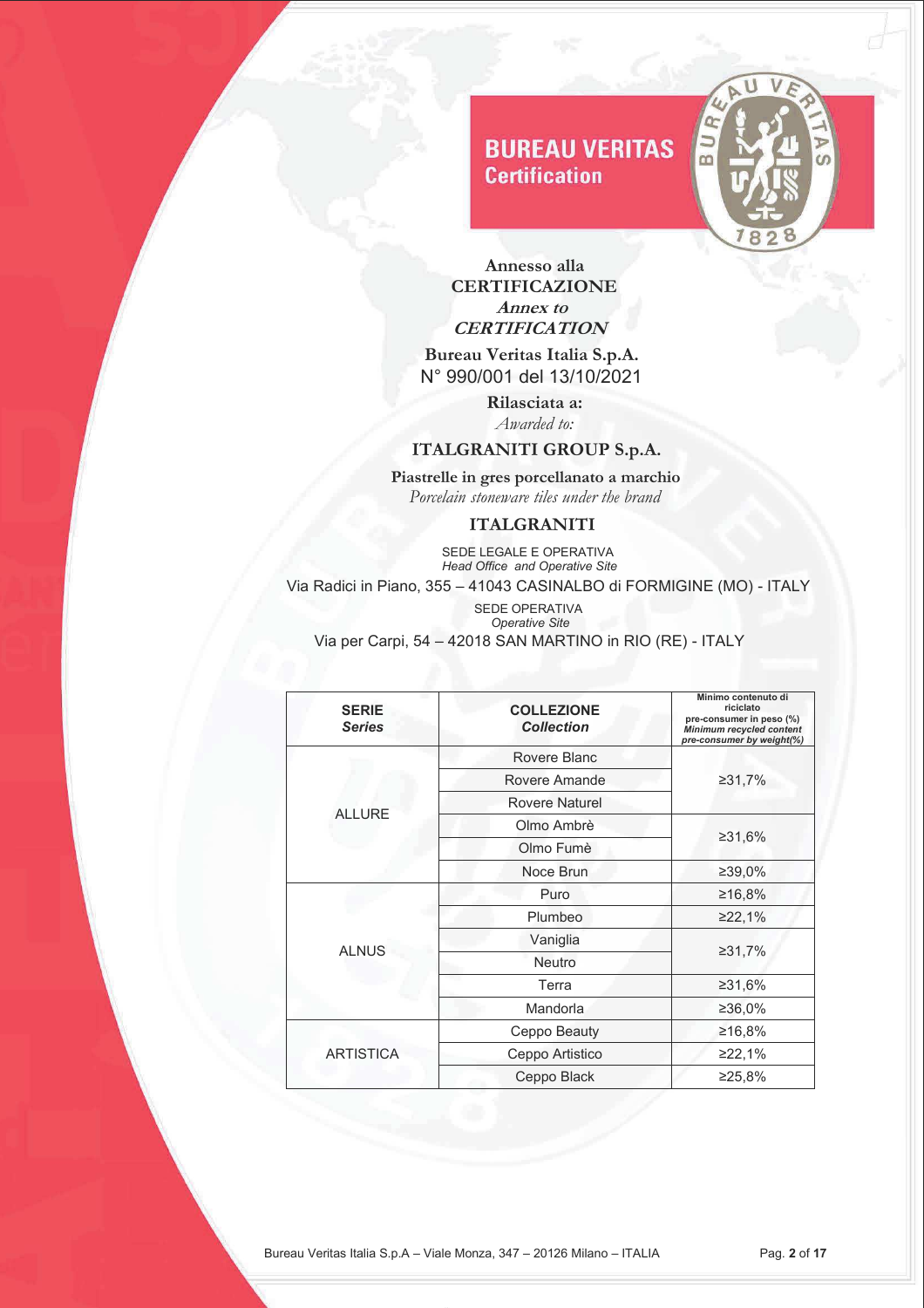

 **Annesso alla CERTIFICAZIONE Annex to CERTIFICATION** 

 **Bureau Veritas Italia S.p.A.** N° 990/001 del 13/10/2021

> **Rilasciata a:** *Awarded to:*

## **ITALGRANITI GROUP S.p.A.**

 **Piastrelle in gres porcellanato a marchio**   *Porcelain stoneware tiles under the brand* 

### **ITALGRANITI**

**SEDE LEGALE E OPERATIVA**  *Head Office and Operative Site* Via Radici in Piano, 355 – 41043 CASINALBO di FORMIGINE (MO) - ITALY

| <b>SERIE</b><br><b>Series</b>     | <b>COLLEZIONE</b><br><b>Collection</b> | Minimo contenuto di<br>riciclato<br>pre-consumer in peso (%)<br><b>Minimum recycled content</b><br>pre-consumer by weight(%) |
|-----------------------------------|----------------------------------------|------------------------------------------------------------------------------------------------------------------------------|
|                                   | Crema Imperiale                        |                                                                                                                              |
| <b>BEIGE</b><br><b>EXPERIENCE</b> | Royal Beige                            | ≥16,8%                                                                                                                       |
|                                   | <b>Bronze Pulpis</b>                   | ≥31,7%                                                                                                                       |
|                                   | Grey                                   | ≥22,1%                                                                                                                       |
| CEPPO di GRE'                     | Dark                                   | ≥39,0%                                                                                                                       |
|                                   | Amazzonite                             |                                                                                                                              |
| <b>CHARM</b>                      | <b>Blu Saint Laurent</b>               | ≥16,8%                                                                                                                       |
| <b>EXPERIENCE</b>                 | <b>Charm Blue</b>                      |                                                                                                                              |
|                                   | Calacatta Black                        | ≥25,8%                                                                                                                       |
|                                   | White                                  |                                                                                                                              |
| <b>HEMATITE</b>                   | Beige                                  | ≥16,8%                                                                                                                       |
|                                   | Taupe                                  |                                                                                                                              |
|                                   | Grey                                   | ≥22,1%                                                                                                                       |
|                                   | <b>Black</b>                           | ≥39,0%                                                                                                                       |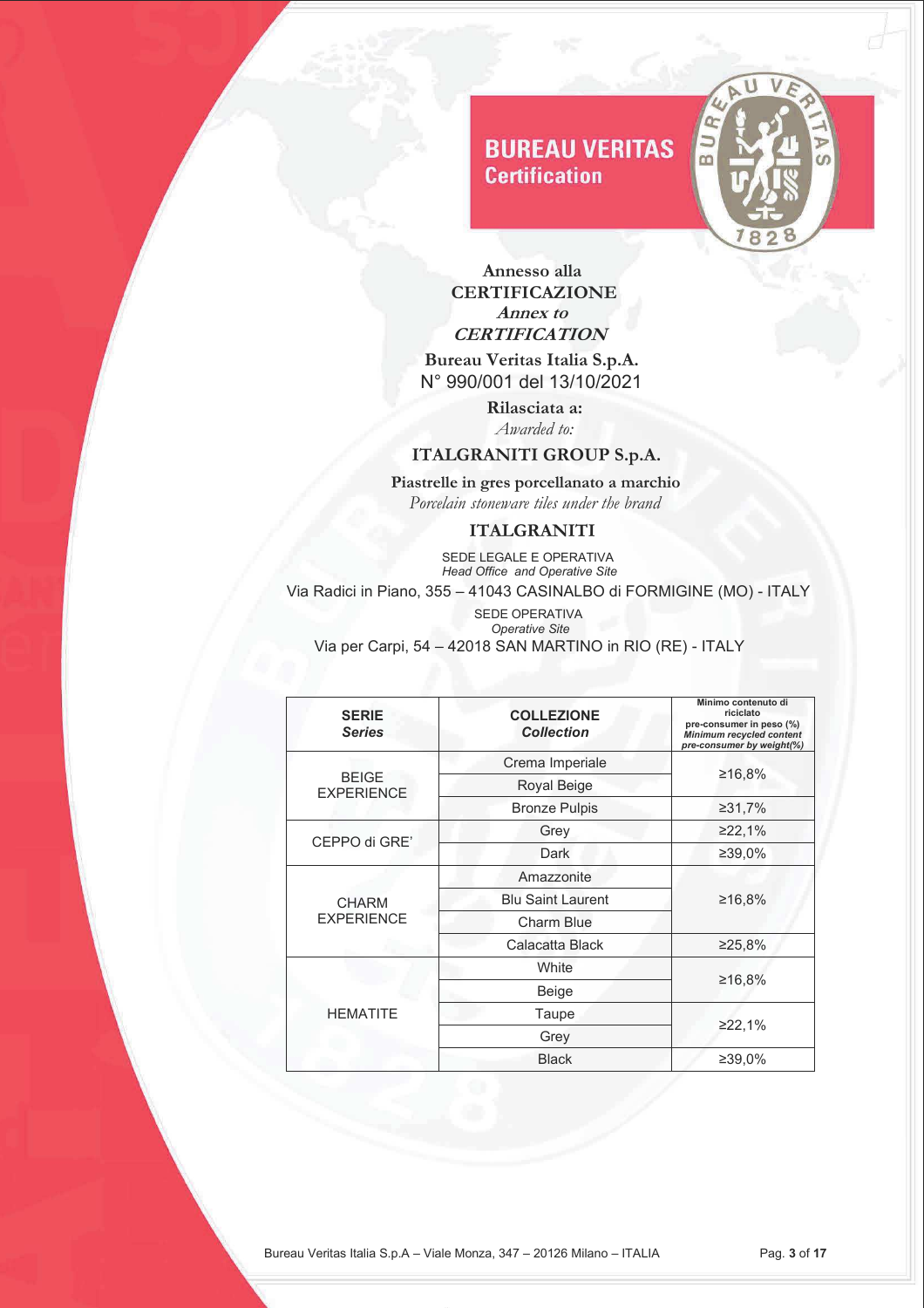

 **Annesso alla CERTIFICAZIONE Annex to CERTIFICATION** 

 **Bureau Veritas Italia S.p.A.** N° 990/001 del 13/10/2021

> **Rilasciata a:** *Awarded to:*

## **ITALGRANITI GROUP S.p.A.**

 **Piastrelle in gres porcellanato a marchio**   *Porcelain stoneware tiles under the brand* 

### **ITALGRANITI**

**SEDE LEGALE E OPERATIVA**  *Head Office and Operative Site* Via Radici in Piano, 355 – 41043 CASINALBO di FORMIGINE (MO) - ITALY

| <b>SERIE</b><br><b>Series</b> | <b>COLLEZIONE</b><br><b>Collection</b> | Minimo contenuto di<br>riciclato<br>pre-consumer in peso (%)<br><b>Minimum recycled content</b><br>pre-consumer by weight(%) |
|-------------------------------|----------------------------------------|------------------------------------------------------------------------------------------------------------------------------|
|                               | Icone Blanc                            |                                                                                                                              |
|                               | Icone Beige                            | ≥16,8%                                                                                                                       |
| <b>ICONE BLEU</b>             | Icone Amande                           | ≥22,1%                                                                                                                       |
|                               | <b>Icone Gris</b>                      | ≥39,0%                                                                                                                       |
|                               | <b>Icone Noir</b>                      | ≥25,8%                                                                                                                       |
|                               | Chalk                                  | ≥16,8%                                                                                                                       |
|                               | Cotton                                 |                                                                                                                              |
| <b>LOFT</b>                   | Plaster                                | ≥22,1%                                                                                                                       |
|                               | Leather                                |                                                                                                                              |
|                               | Lava                                   | ≥39,0%                                                                                                                       |
|                               | Pietra Grey                            | ≥39,0%                                                                                                                       |
|                               | Helsinki White                         |                                                                                                                              |
| <b>LUX EXPERIENCE</b>         | Taj Mahal                              | ≥16,8%                                                                                                                       |
|                               | Calacatta Mont Blanc                   |                                                                                                                              |
|                               | Grigio Versilia                        | ≥22,1%                                                                                                                       |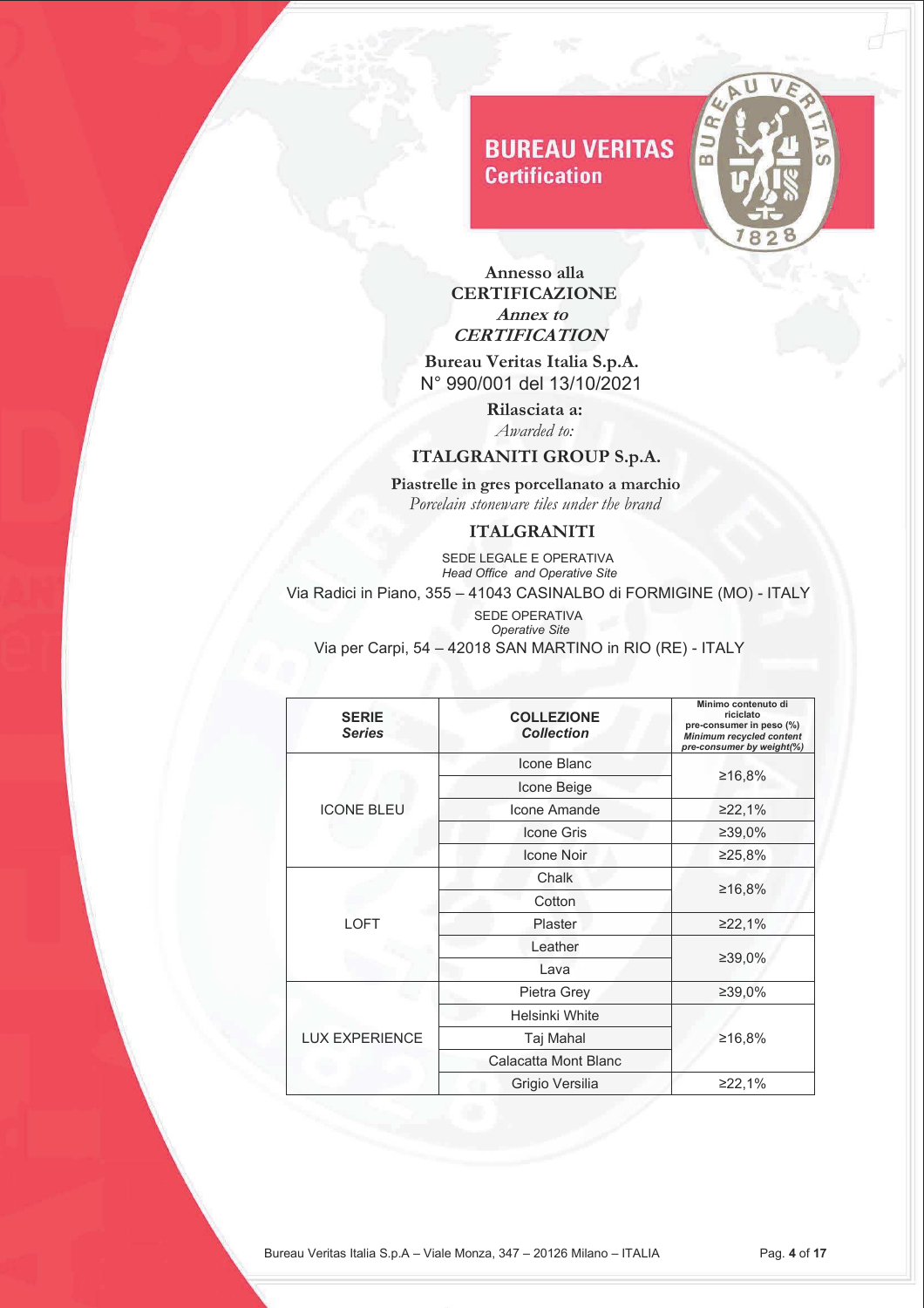

 **Annesso alla CERTIFICAZIONE Annex to CERTIFICATION** 

 **Bureau Veritas Italia S.p.A.** N° 990/001 del 13/10/2021

> **Rilasciata a:** *Awarded to:*

### **ITALGRANITI GROUP S.p.A.**

 **Piastrelle in gres porcellanato a marchio**   *Porcelain stoneware tiles under the brand* 

#### **ITALGRANITI**

**SEDE LEGALE E OPERATIVA**  *Head Office and Operative Site* Via Radici in Piano, 355 – 41043 CASINALBO di FORMIGINE (MO) - ITALY

| <b>SERIE</b><br><b>Series</b> | <b>COLLEZIONE</b><br><b>Collection</b> | Minimo contenuto di<br>riciclato<br>pre-consumer in peso (%)<br><b>Minimum recycled content</b><br>pre-consumer by weight(%) |
|-------------------------------|----------------------------------------|------------------------------------------------------------------------------------------------------------------------------|
|                               | Statuario Lux                          |                                                                                                                              |
| <b>MARBLE</b>                 | Calacatta Gold                         | ≥16,8%                                                                                                                       |
| <b>EXPERIENCE</b>             | Orobico Grey                           | ≥22,1%                                                                                                                       |
|                               | Sahara Noir                            | ≥25,8%                                                                                                                       |
| <b>MATERIAD</b>               | Tortora                                | ≥22,1%                                                                                                                       |
|                               | Rovere Bianco                          | ≥16,8%                                                                                                                       |
|                               | Betulla Avorio                         |                                                                                                                              |
| <b>MAXIWOOD</b>               | Noce Oro                               | ≥31,7%                                                                                                                       |
|                               | Palissandro Grigio                     | ≥39,0%                                                                                                                       |
|                               | Plate                                  | ≥16,8%                                                                                                                       |
| <b>METALINE</b>               | <b>Steel</b>                           |                                                                                                                              |
|                               | Zinc                                   | ≥22,1%                                                                                                                       |
|                               | Corten                                 | ≥25,9%                                                                                                                       |
|                               | Iron                                   | ≥25,8%                                                                                                                       |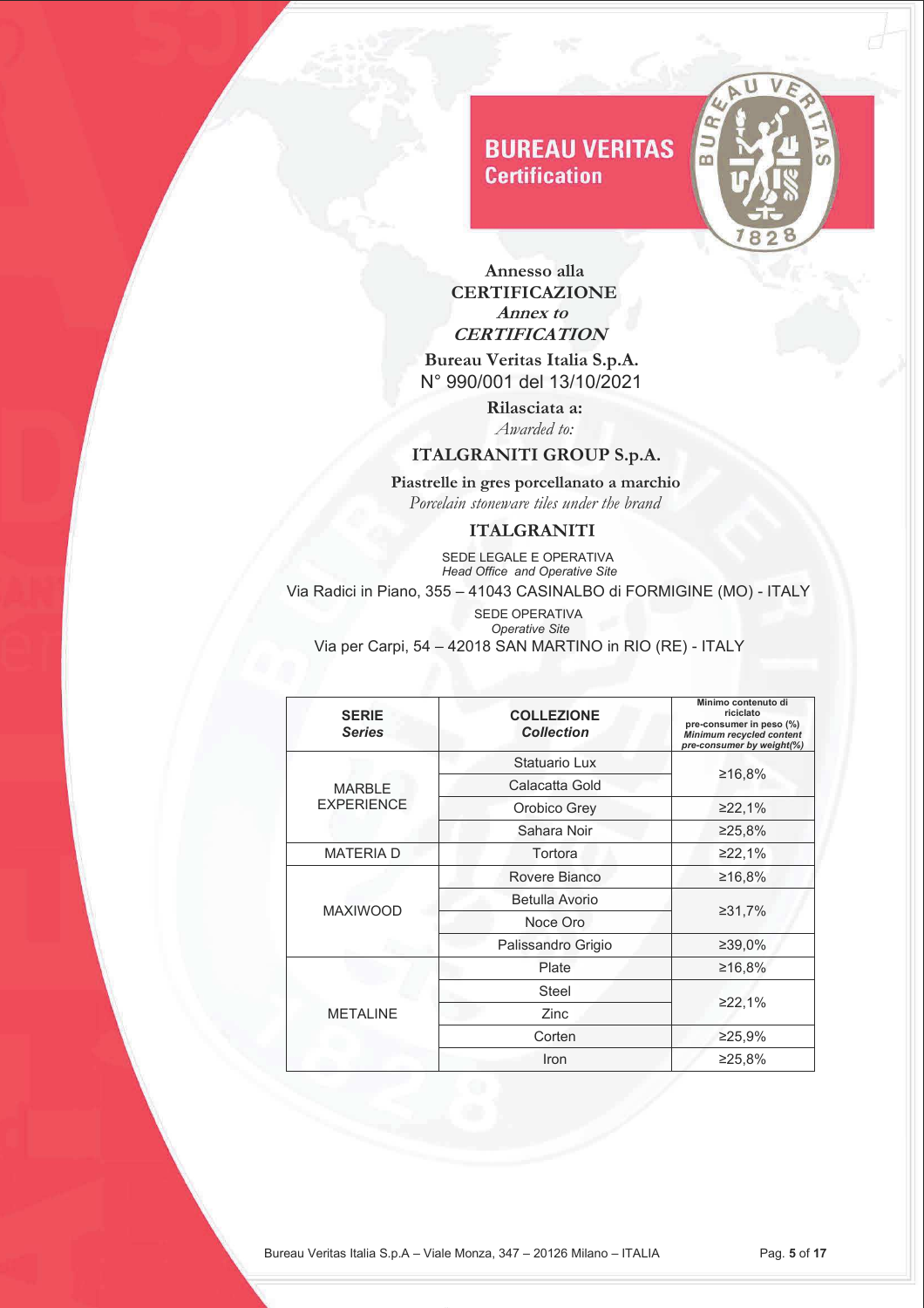

 **Annesso alla CERTIFICAZIONE Annex to CERTIFICATION** 

 **Bureau Veritas Italia S.p.A.** N° 990/001 del 13/10/2021

> **Rilasciata a:** *Awarded to:*

### **ITALGRANITI GROUP S.p.A.**

 **Piastrelle in gres porcellanato a marchio**   *Porcelain stoneware tiles under the brand* 

#### **ITALGRANITI**

**SEDE LEGALE E OPERATIVA**  *Head Office and Operative Site* Via Radici in Piano, 355 – 41043 CASINALBO di FORMIGINE (MO) - ITALY

| <b>SERIE</b><br><b>Series</b> | <b>COLLEZIONE</b><br><b>Collection</b> | Minimo contenuto di<br>riciclato<br>pre-consumer in peso (%)<br>Minimum recycled content<br>pre-consumer by weight(%) |
|-------------------------------|----------------------------------------|-----------------------------------------------------------------------------------------------------------------------|
|                               | <b>Dolomite</b>                        |                                                                                                                       |
|                               | Zolfo                                  | ≥16,8%                                                                                                                |
| <b>MINERAL D</b>              | Galena                                 | ≥22,1%                                                                                                                |
|                               | Rame                                   | ≥31,7%                                                                                                                |
|                               | Pirite                                 | ≥39,0%                                                                                                                |
|                               | Atelier                                |                                                                                                                       |
|                               | Glamour                                | ≥16,8%                                                                                                                |
|                               | Reserve                                | ≥22,1%                                                                                                                |
| <b>MY PLANK</b>               | Classic                                |                                                                                                                       |
|                               | Heritage                               | ≥31,7%                                                                                                                |
|                               | Elegant                                | ≥39,0%                                                                                                                |
|                               | Islanda                                |                                                                                                                       |
|                               | Danimarca                              | ≥16,8%                                                                                                                |
| <b>NORDIC STONE</b>           | Norvegia                               | ≥22,1%                                                                                                                |
|                               | Svezia                                 |                                                                                                                       |
|                               | Finlandia                              | ≥39,0%                                                                                                                |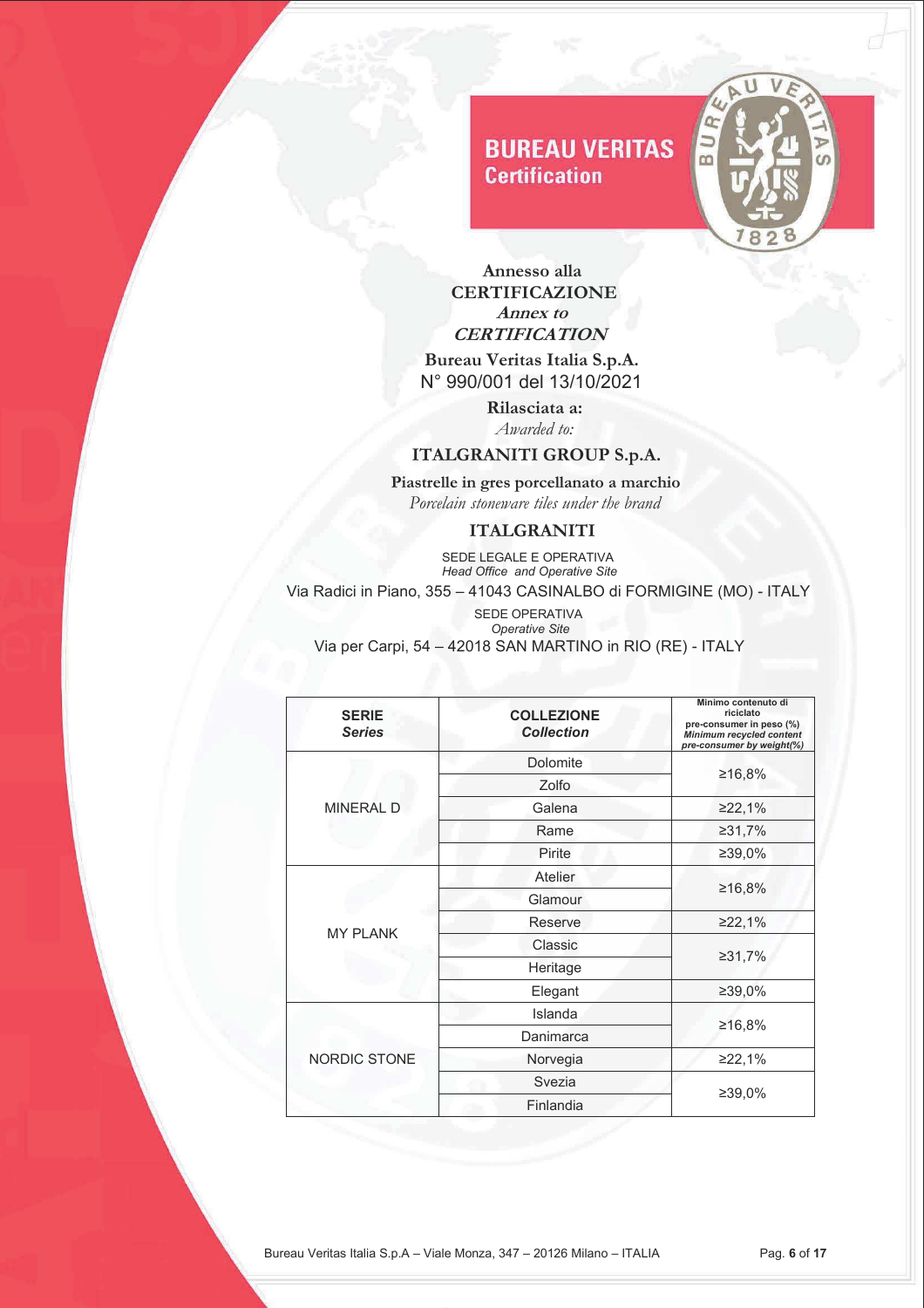

 **Annesso alla CERTIFICAZIONE Annex to CERTIFICATION** 

 **Bureau Veritas Italia S.p.A.** N° 990/001 del 13/10/2021

> **Rilasciata a:** *Awarded to:*

## **ITALGRANITI GROUP S.p.A.**

 **Piastrelle in gres porcellanato a marchio**   *Porcelain stoneware tiles under the brand* 

#### **ITALGRANITI**

**SEDE LEGALE E OPERATIVA**  *Head Office and Operative Site* Via Radici in Piano, 355 – 41043 CASINALBO di FORMIGINE (MO) - ITALY

| <b>SERIE</b><br><b>Series</b>     | <b>COLLEZIONE</b><br><b>Collection</b> | Minimo contenuto di<br>riciclato<br>pre-consumer in peso (%)<br><b>Minimum recycled content</b><br>pre-consumer by weight(%) |
|-----------------------------------|----------------------------------------|------------------------------------------------------------------------------------------------------------------------------|
|                                   | <b>Bianco</b>                          |                                                                                                                              |
|                                   | Avorio                                 | ≥16,8%                                                                                                                       |
|                                   | Grigio                                 |                                                                                                                              |
|                                   | Tortora                                | ≥22,1%                                                                                                                       |
|                                   | Cipria                                 |                                                                                                                              |
| <b>NUANCES</b>                    | Nero                                   |                                                                                                                              |
|                                   | Marrone                                | ≥39,0%                                                                                                                       |
|                                   | Antracite                              |                                                                                                                              |
|                                   | Salvia                                 |                                                                                                                              |
|                                   | Cielo                                  | ≥25,9%                                                                                                                       |
|                                   | Fiamma                                 |                                                                                                                              |
|                                   | White                                  |                                                                                                                              |
| <b>SANDS</b><br><b>EXPERIENCE</b> | Beige                                  | ≥16,8%                                                                                                                       |
|                                   | Grey                                   | ≥22,1%                                                                                                                       |
|                                   | Flax                                   | ≥36,0%                                                                                                                       |
|                                   | Mud                                    |                                                                                                                              |
|                                   | <b>Black</b>                           | ≥39,0%                                                                                                                       |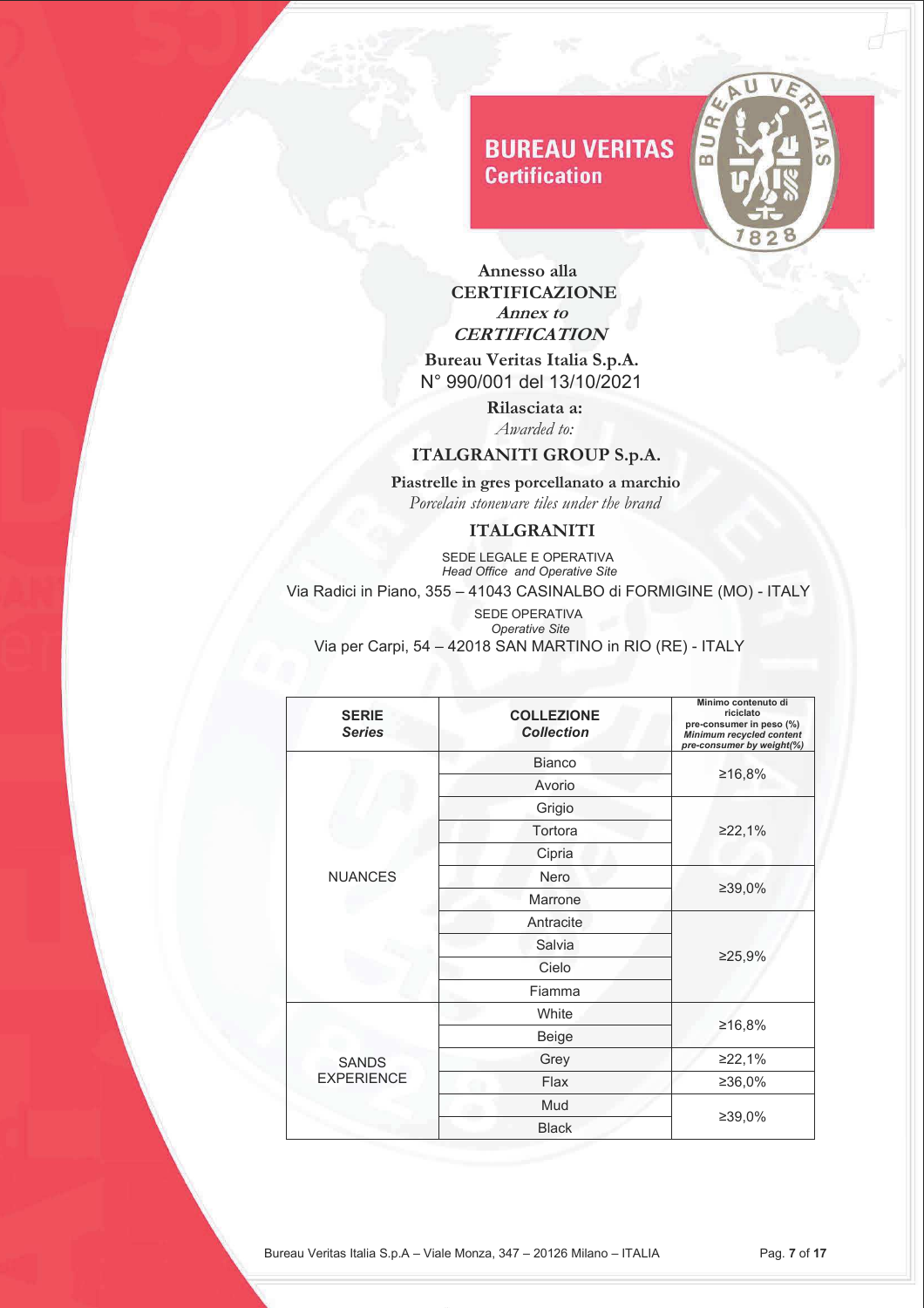

 **Annesso alla CERTIFICAZIONE Annex to CERTIFICATION** 

 **Bureau Veritas Italia S.p.A.** N° 990/001 del 13/10/2021

> **Rilasciata a:** *Awarded to:*

### **ITALGRANITI GROUP S.p.A.**

 **Piastrelle in gres porcellanato a marchio**   *Porcelain stoneware tiles under the brand* 

### **ITALGRANITI**

**SEDE LEGALE E OPERATIVA**  *Head Office and Operative Site* Via Radici in Piano, 355 – 41043 CASINALBO di FORMIGINE (MO) - ITALY

| <b>SERIE</b><br><b>Series</b> | <b>COLLEZIONE</b><br><b>Collection</b> | Minimo contenuto di<br>riciclato<br>pre-consumer in peso (%)<br>Minimum recycled content<br>pre-consumer by weight(%) |
|-------------------------------|----------------------------------------|-----------------------------------------------------------------------------------------------------------------------|
|                               | Air                                    | ≥16,8%                                                                                                                |
|                               | Wind                                   |                                                                                                                       |
|                               | Light                                  | ≥31,7%                                                                                                                |
| <b>SCRAPWOOD</b>              | Fire                                   | ≥31,6%                                                                                                                |
|                               | Sun                                    | ≥31,7%                                                                                                                |
|                               | Coke                                   | ≥39,0%                                                                                                                |
|                               | Moon                                   |                                                                                                                       |
| <b>SHALE</b>                  | Sand                                   | ≥16,8%                                                                                                                |
|                               | Greige                                 |                                                                                                                       |
|                               | Taupe                                  | ≥22,1%                                                                                                                |
|                               | Ash                                    |                                                                                                                       |
|                               | Dark                                   | ≥39,0%                                                                                                                |
|                               |                                        |                                                                                                                       |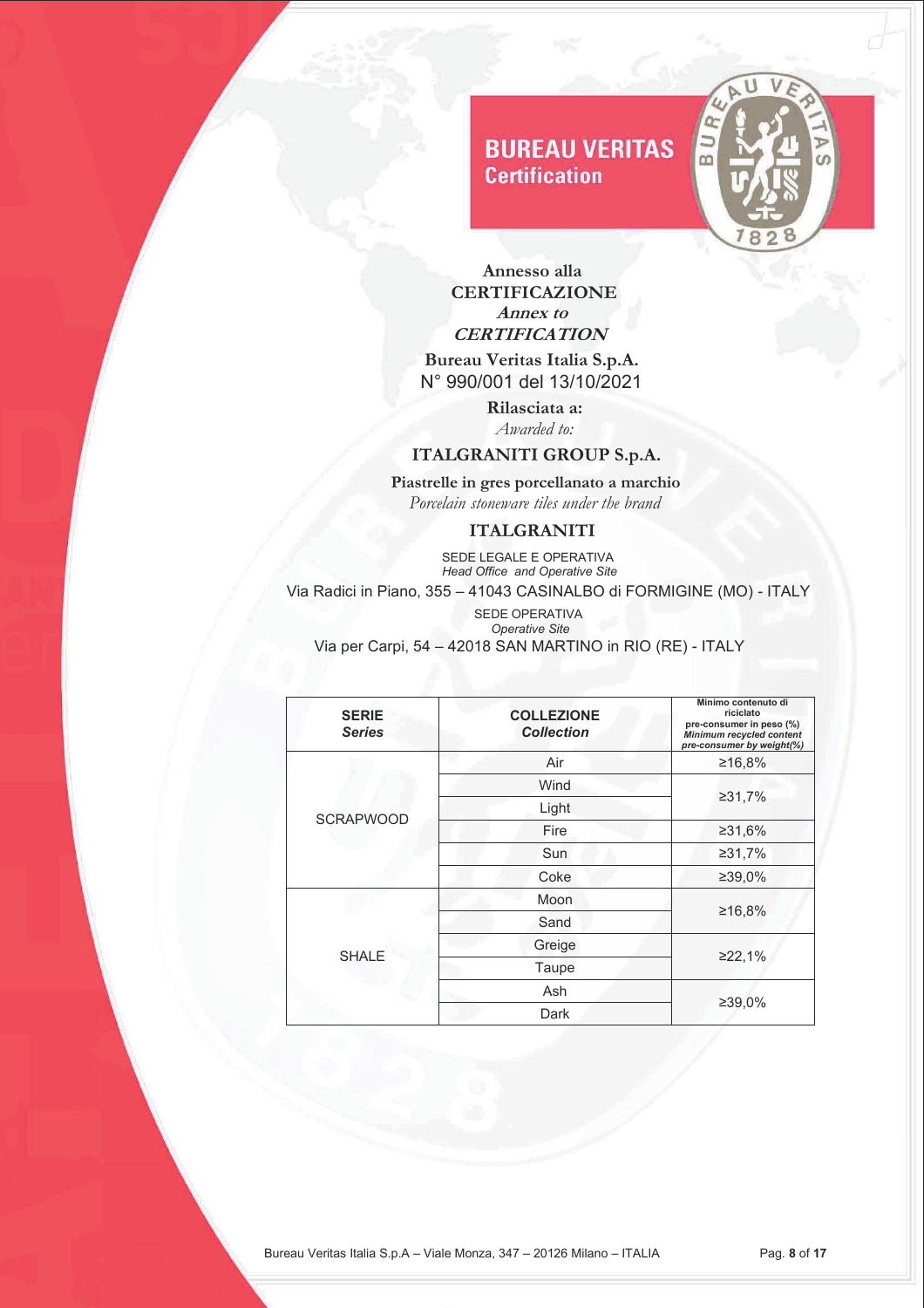

 **Annesso alla CERTIFICAZIONE Annex to CERTIFICATION** 

 **Bureau Veritas Italia S.p.A.** N° 990/001 del 13/10/2021

> **Rilasciata a:** *Awarded to:*

#### **ITALGRANITI GROUP S.p.A.**

 **Piastrelle in gres porcellanato a marchio**   *Porcelain stoneware tiles under the brand* 

### **ITALGRANITI**

**SEDE LEGALE E OPERATIVA** *Head Office and Operative Site*

Via Radici in Piano, 355 – 41043 CASINALBO di FORMIGINE (MO) - ITALY

 SEDE OPERATIVA  *Operative Site*

Via per Carpi, 54 – 42018 SAN MARTINO in RIO (RE) - ITALY

| <b>SERIE</b><br><b>Series</b> | <b>COLLEZIONE</b><br><b>Collection</b> | Minimo contenuto di<br>riciclato<br>pre-consumer in peso (%)<br>Minimum recycled content<br>pre-consumer by weight(%) |
|-------------------------------|----------------------------------------|-----------------------------------------------------------------------------------------------------------------------|
|                               | White                                  | ≥16,8%                                                                                                                |
|                               | Beige                                  |                                                                                                                       |
| <b>SILVER GRAIN</b>           | Grey                                   |                                                                                                                       |
|                               | Taupe                                  | ≥22,1%                                                                                                                |
|                               | Dark                                   | ≥39,0%                                                                                                                |
|                               | <b>Bianco</b>                          |                                                                                                                       |
|                               | Avorio                                 | ≥16,8%                                                                                                                |
|                               | Lino                                   |                                                                                                                       |
| <b>SPATULA</b>                | Polvere                                | ≥22,1%                                                                                                                |
|                               | Perla                                  |                                                                                                                       |
|                               | Tabacco                                |                                                                                                                       |
|                               | Nero                                   | ≥39,0%                                                                                                                |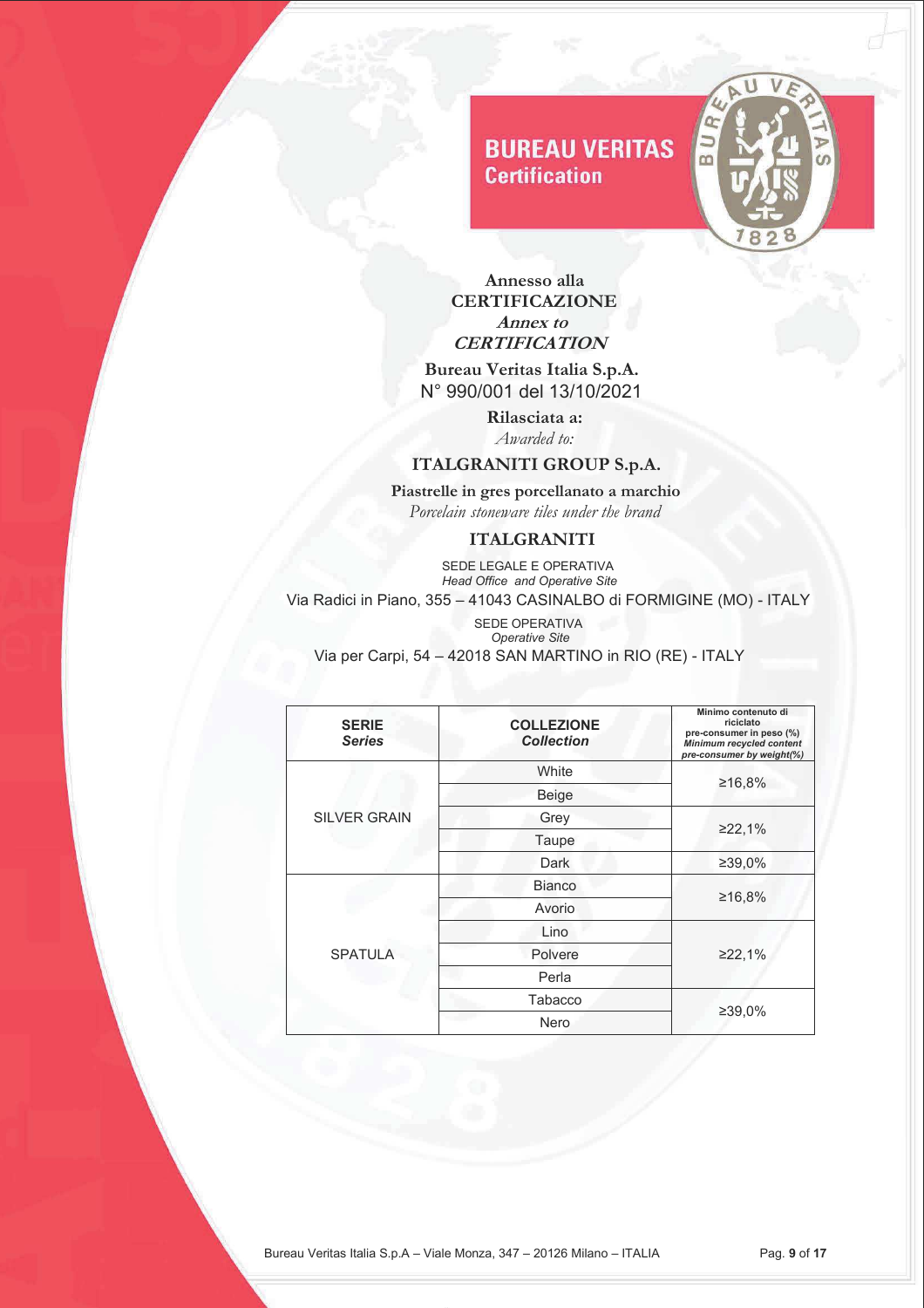

 **Annesso alla CERTIFICAZIONE Annex to CERTIFICATION** 

 **Bureau Veritas Italia S.p.A.** N° 990/001 del 13/10/2021

> **Rilasciata a:** *Awarded to:*

### **ITALGRANITI GROUP S.p.A.**

 **Piastrelle in gres porcellanato a marchio**   *Porcelain stoneware tiles under the brand* 

#### **ITALGRANITI**

**SEDE LEGALE E OPERATIVA**  *Head Office and Operative Site* Via Radici in Piano, 355 – 41043 CASINALBO di FORMIGINE (MO) - ITALY

| <b>SERIE</b><br><b>Series</b> | <b>COLLEZIONE</b><br><b>Collection</b> | Minimo contenuto di<br>riciclato<br>pre-consumer in peso (%)<br>Minimum recycled content<br>pre-consumer by weight(%) |
|-------------------------------|----------------------------------------|-----------------------------------------------------------------------------------------------------------------------|
|                               | Downtown                               | ≥16,8%                                                                                                                |
|                               | Carpet C                               |                                                                                                                       |
|                               | Pattern C                              |                                                                                                                       |
|                               | <b>Way</b>                             |                                                                                                                       |
|                               | Avenue                                 |                                                                                                                       |
| <b>SQUARE</b>                 | Carpet F                               | 222,1%                                                                                                                |
|                               | Pattern F                              |                                                                                                                       |
|                               | <b>Street</b>                          | ≥36,0%                                                                                                                |
|                               | Crossing                               | ≥39,0%                                                                                                                |
|                               | <b>District</b>                        |                                                                                                                       |
| <b>STONE AGE</b>              | Chianca                                | ≥16,8%                                                                                                                |
|                               | Quarzite Bianca                        |                                                                                                                       |
| <b>STONE D</b>                | Quarzite Dorada                        | ≥16,8%                                                                                                                |
|                               | <b>Quarzite Multicolor</b>             | ≥31,7%                                                                                                                |
|                               | Quarzite di Barge                      | ≥22,1%                                                                                                                |
|                               | <b>Quarzite Grafite</b>                | ≥39,0%                                                                                                                |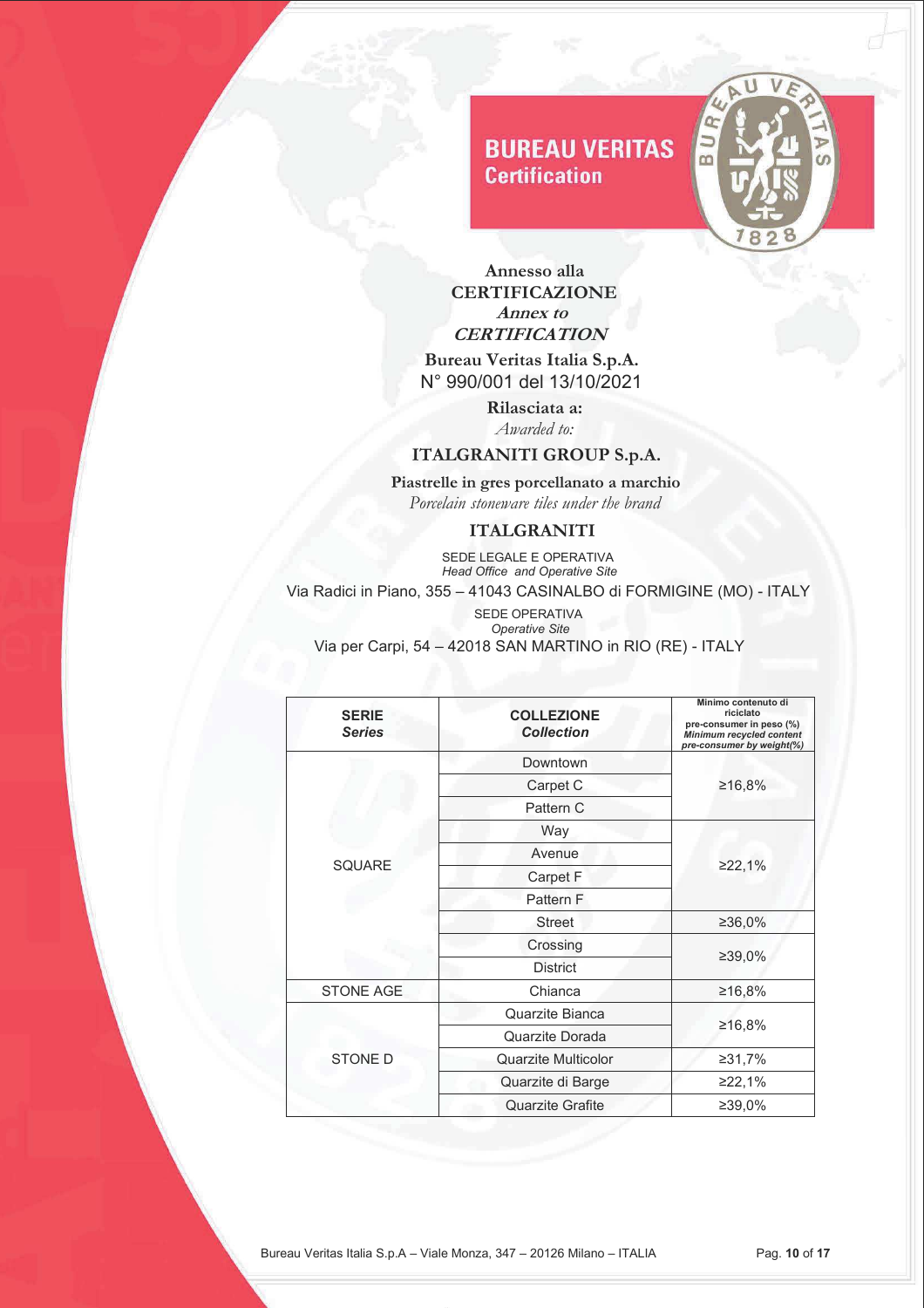

 **Annesso alla CERTIFICAZIONE Annex to CERTIFICATION** 

 **Bureau Veritas Italia S.p.A.** N° 990/001 del 13/10/2021

> **Rilasciata a:** *Awarded to:*

## **ITALGRANITI GROUP S.p.A.**

 **Piastrelle in gres porcellanato a marchio**   *Porcelain stoneware tiles under the brand* 

#### **ITALGRANITI**

**SEDE LEGALE E OPERATIVA**  *Head Office and Operative Site* Via Radici in Piano, 355 – 41043 CASINALBO di FORMIGINE (MO) - ITALY

| <b>SERIE</b><br><b>Series</b> | <b>COLLEZIONE</b><br><b>Collection</b> | Minimo contenuto di<br>riciclato<br>pre-consumer in peso (%)<br>Minimum recycled content<br>pre-consumer by weight(%) |
|-------------------------------|----------------------------------------|-----------------------------------------------------------------------------------------------------------------------|
|                               | <b>Striato White</b>                   |                                                                                                                       |
|                               | <b>Travertino Cream</b>                | ≥16,8%                                                                                                                |
| <b>STONE MIX</b>              | Limestone Honey                        | ≥31,7%                                                                                                                |
|                               | Limestone Brown                        |                                                                                                                       |
|                               | <b>Quarzite Grey</b>                   | ≥39,0%                                                                                                                |
|                               | Ardesia Black                          |                                                                                                                       |
|                               | Vals Bianca                            |                                                                                                                       |
|                               | Vals Beige                             | ≥16,8%                                                                                                                |
| <b>STONE PLAN</b>             | Luserna Grigia                         | ≥22,1%                                                                                                                |
|                               | Lavagna Grigia                         |                                                                                                                       |
|                               | Lavagna Nera                           | ≥39,0%                                                                                                                |
|                               | <b>Bianco</b>                          |                                                                                                                       |
| <b>TERRE</b>                  | Avorio                                 | ≥16,8%                                                                                                                |
|                               | Senape                                 |                                                                                                                       |
|                               | Canapa                                 | ≥22,1%                                                                                                                |
|                               | Cotto                                  | ≥31,5%                                                                                                                |
|                               | Cenere                                 | ≥25,9%                                                                                                                |
|                               |                                        |                                                                                                                       |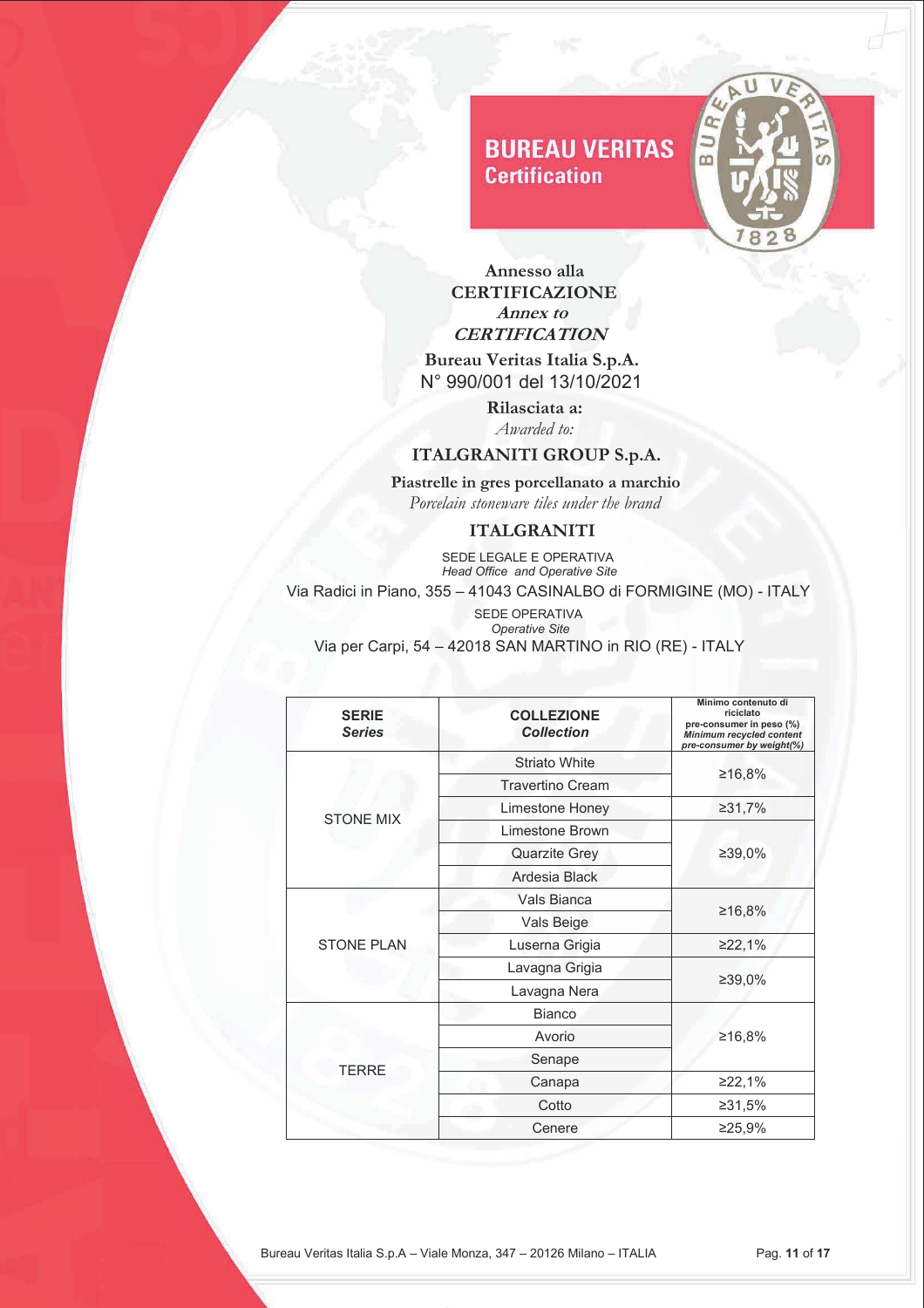

 **Annesso alla CERTIFICAZIONE Annex to CERTIFICATION** 

 **Bureau Veritas Italia S.p.A.** N° 990/001 del 13/10/2021

> **Rilasciata a:** *Awarded to:*

### **ITALGRANITI GROUP S.p.A.**

 **Piastrelle in gres porcellanato a marchio**   *Porcelain stoneware tiles under the brand* 

### **ITALGRANITI**

**SEDE LEGALE E OPERATIVA**  *Head Office and Operative Site* Via Radici in Piano, 355 – 41043 CASINALBO di FORMIGINE (MO) - ITALY

| <b>SERIE</b><br><b>Series</b> | <b>COLLEZIONE</b><br><b>Collection</b> | Minimo contenuto di<br>riciclato<br>pre-consumer in peso (%)<br><b>Minimum recycled content</b><br>pre-consumer by weight(%) |
|-------------------------------|----------------------------------------|------------------------------------------------------------------------------------------------------------------------------|
| UP STONE                      | Up White                               |                                                                                                                              |
|                               | Up Beige                               | ≥16,8%                                                                                                                       |
|                               | Up Cloud                               | ≥22,1%                                                                                                                       |
|                               | Up Lead                                | ≥39,0%                                                                                                                       |
|                               | Up Black                               |                                                                                                                              |